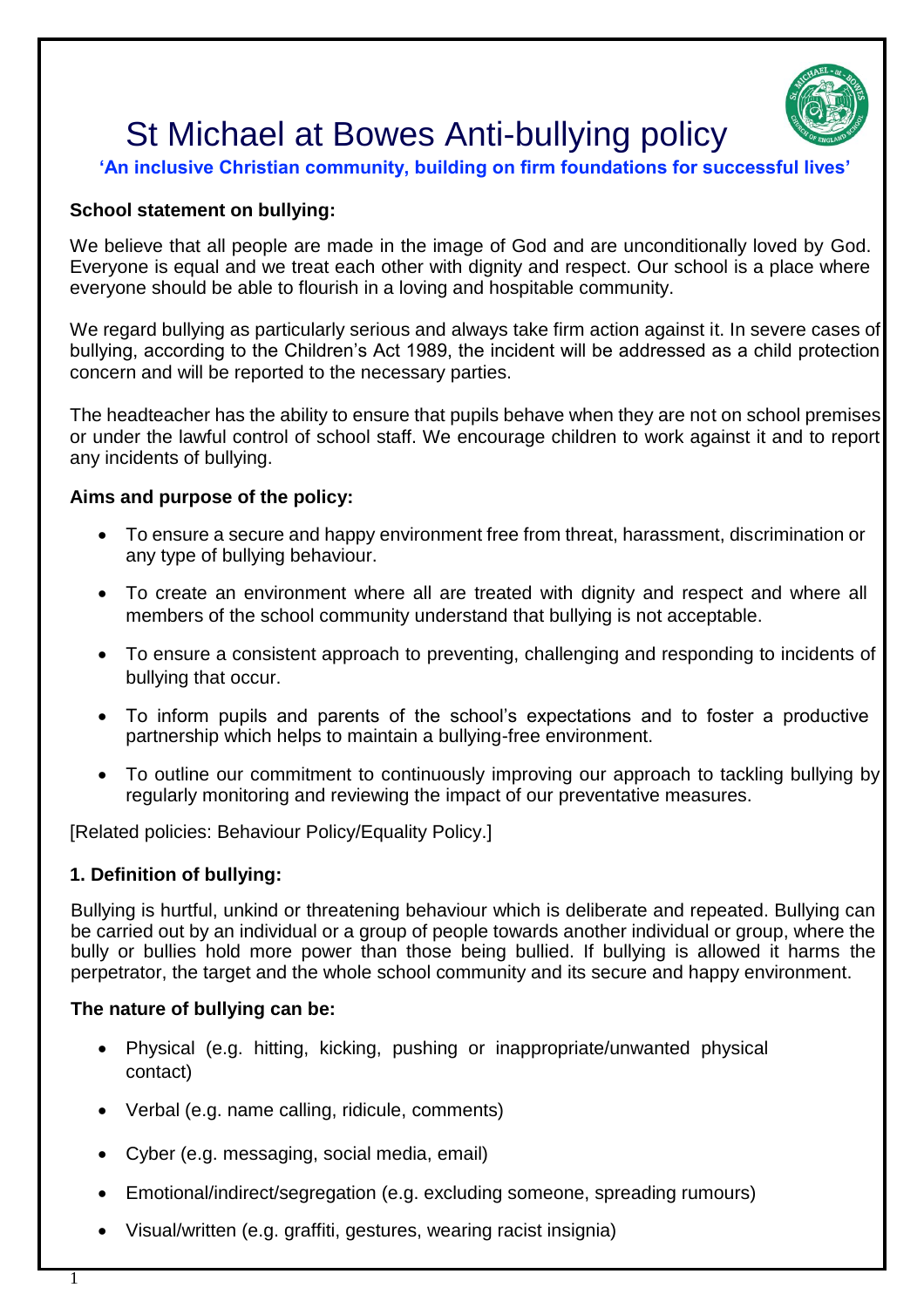- Damage to personal property
- Threat with a weapon
- Theft or extortion
- Persistent Bullying

# **Bullying can be based on any of the following things:**

- Race (racist bullying)
- Sexual orientation (homophobic or biphobic)
- Special educational needs (SEN) or disability
- Culture or class
- Gender identity (transphobic)
- Gender (sexist bullying)
- Appearance or health conditions
- Religion or belief
- Related to home or other personal circumstances

# **2. Reporting bullying:**

Pupils can report bullying by using direct contact, worry box, TAP club, Class Dojo etc.

# **Reporting – roles and responsibilities**

 All staff have a duty to challenge bullying (including HBT bullying and language) report bullying, be vigilant to signs of bullying and play an active role in the school's efforts to prevent bullying. Pupils should report initially to any member of staff, who will investigate thoroughly and inform one of the anti-bullying leads listed below.

# **Anti-bullying leads in the school are: Mrs Bridget Lennon, Inclusion Manager (AHT) and Ms Pauline Malcolm, Learning Mentor**

• The Senior Leadership team and the headteacher have overall responsibility for ensuring that the anti-bullying policy is followed by all members of staff and that the school upholds its duty to promote the safety and wellbeing of all young people.

# **Headship Team - Headteacher/Deputy Headteacher**: [office@smab.enfield.sch.uk](mailto:office@smab.enfield.sch.uk)

- Parents and carers also have a responsibility to look out for signs of bullying (e.g. distress, feigning illness, lack of concentration). Parents and carers should support their child to report the bullying.
- If there are any signs of bullying, parents can contact the school via face-to-face contact, text, phone, Class Dojo, letter or email.
- Pupils should not take part in any kind of bullying and should watch out for signs of bullying among their peers. Pupils should never be bystanders to incidents of bullying- they should offer support to the victim and encourage them to report it.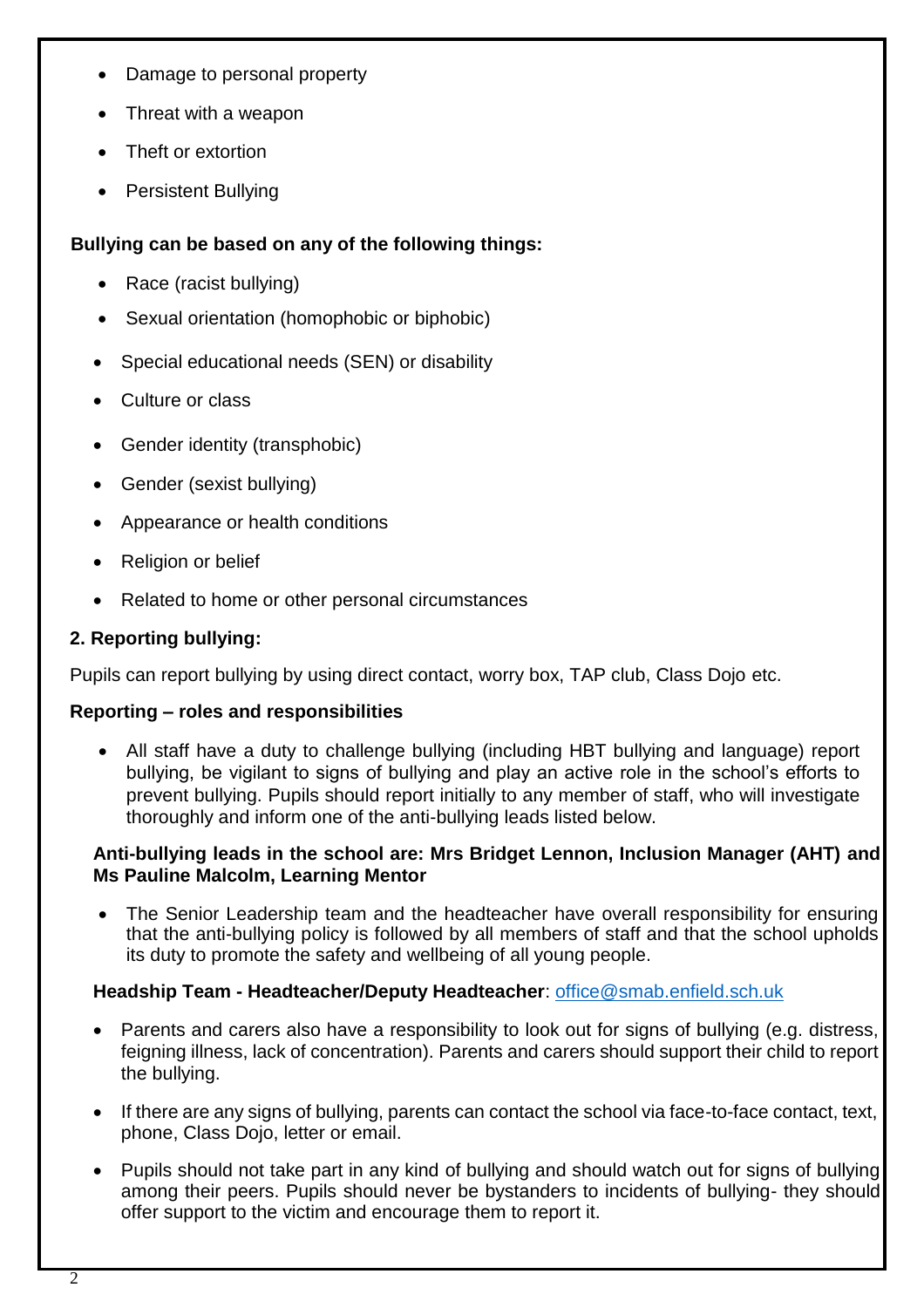## **3. Responding to bullying:**

## **When bullying has been reported, the following actions will be taken:**

- 1. Staff will record the bullying on an incident reporting form, it must be written by the teacher involved for all alleged incidents of bullying, and a copy kept by the class teacher and the Inclusion Manager
- 2. The Inclusion Manager will monitor incident reporting forms and information recorded on the incident form, analysing the results.
- 3. Designated school staff will produce termly reports summarising the information which the headteacher will report to the governing body.
- 4. Support will be offered to the target of the bullying from the learning mentor and through the use of restorative justice and other programmes.

## *The alleged victim - procedure:*

- Let her/him see that you are dealing with the situation. Give reassurance that telling an adult was the right thing to do.
- Look to see if there is a way in which the child could help her/himself
- Encourage acceptance of an apology
- 5. Staff will proactively respond to the bully who may require support from the learning mentor or through the use of restorative justice and other programmes.

# *The alleged bully - procedure:*

- Ask questions and listen objectively to responses to ascertain reasons for alleged bully's actions.
- Point out calmly what is / is not acceptable behaviour and give reasons
- Talk to child about the distress caused and ask him / her to imagine the other child's feelings / put themselves in position of other child.
- Gain a verbal agreement that such behaviour does not happen again.
- Give a warning of more serious action if bullying persists.

#### *Alleged bully & victim together:*

- Discuss personal rights and school values
- Offer support
- Monitor behaviour for a while
- Provide space and time for children to explore why bullying occurs. Ask children to identify means to prevent a recurrence.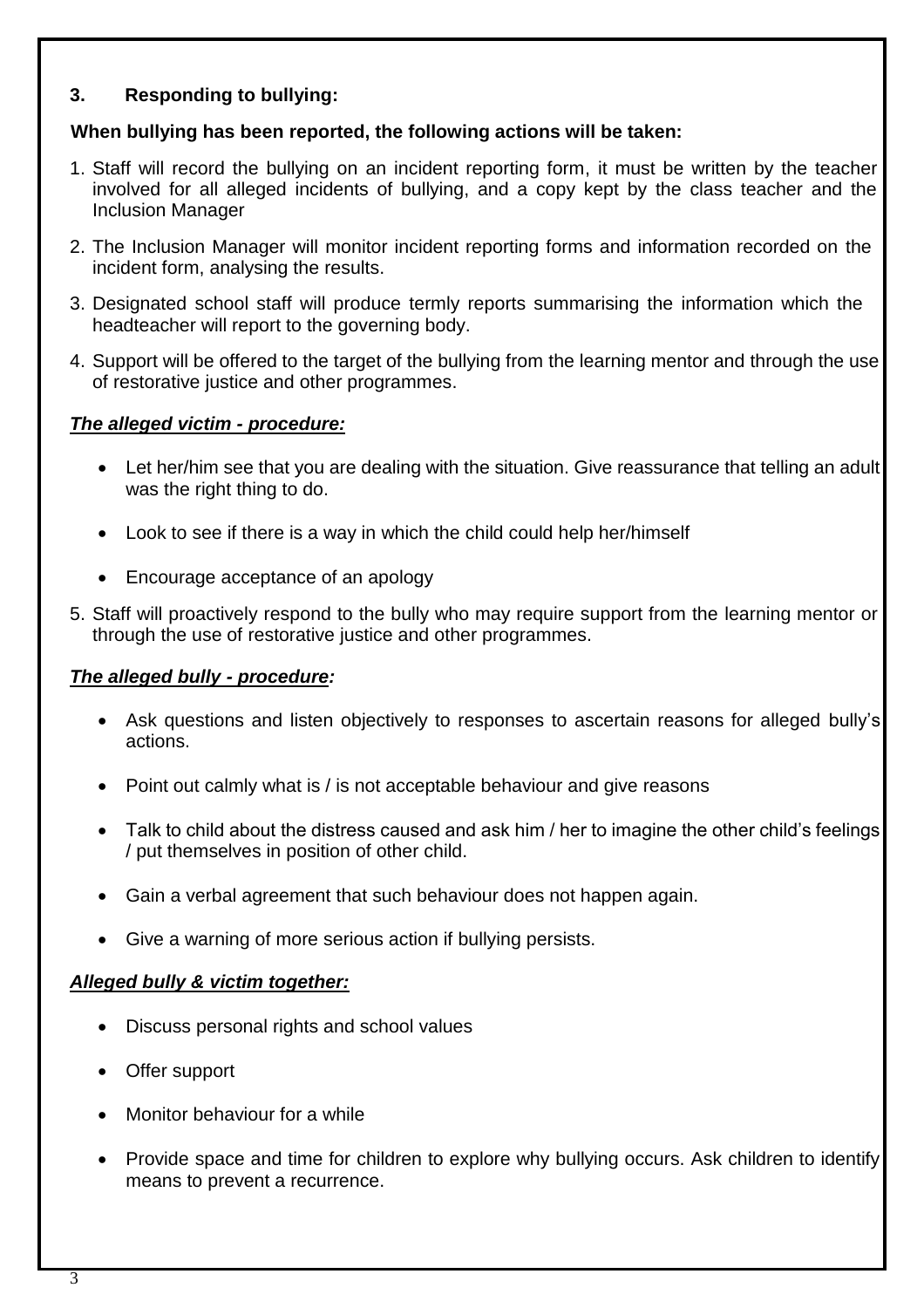- 6. Staff will assess whether parents and carers need to be involved.
- 7. The Inclusion Manager will assess whether any other authorities (such as police of local authority) need to be involved, particularly when actions take place outside of school.

#### **4. Bullying outside of school:**

Bullying is unacceptable and will not be tolerated, whether it takes place inside or outside of school. Bullying can take place on the way to and from school, before ort after school hours, at the weekends or during school holidays, or in the wider community. The nature of cyber bullying in particular means that it can impact on pupils wellbeing beyond the school day. Staff, parents and carers, and pupils must be vigilant to bullying outside if school and report and respond according to their responsibilities outlined in this policy.

## **5. Derogatory language:**

Derogatory or offensive language is not acceptable and will not be tolerated. This type of language can take any of the forms of bullying listed in our definition of bullying. It will be challenged by staff and recorded and monitored on the incident form and follow up actions and sanctions, if appropriate, will be taken for pupils and staff found using any such language. Staff are also encouraged to record the casual use of derogatory language using informal mechanisms such as a classroom log.

## **6. Prejudice based incidents:**

A prejudice based incident is a one-off incident of unkind or hurtful behaviour that is motivated by a prejudice or negative attitudes, beliefs or views towards a protected characteristic or minority group. It can be targeted towards an individual or group of people and have a significant impact on those targeted. All prejudice based incidents are taken seriously and recorded and monitors in school, with the headteacher regularly reporting incidents to the governing body. This not only ensures that all incidents are dealt with accordingly, but also helps to prevent bullying as it enables targeted anti-bullying interventions.

#### **7.School strategies to prevent and tackle bullying:**

#### **We use a range of measures to prevent and tackle bullying including:**

- Our school vision is at the heart of everything we do and ensures that all members of the school community are revered and respected as members of a community where all are known and loved by God.
- We use a pupil-friendly anti-bullying policy to ensure that all pupils understand the policy and know how to report bullying. The policy is available on the school website and a hard copy is displayed on the pupil noticeboard in the hall.
- The PSHCE programme of study includes opportunities for pupils to understand about different types of bullying and what they can do to respond and prevent bullying. It also includes opportunities for pupils to learn to value themselves, value others and appreciate and respect difference.
- Collective worship explores the importance of inclusivity, dignity and respect as well as other themes that play a part in challenging bullying.
- Through a variety of planned activities and time across the curriculum pupils are given the opportunity to gain self-confidence and develop strategies to speak up for themselves and express their own thoughts and opinions.
- Teachers provide regular opportunities to discuss issues that may arise in class and for teachers to target specific interventions.